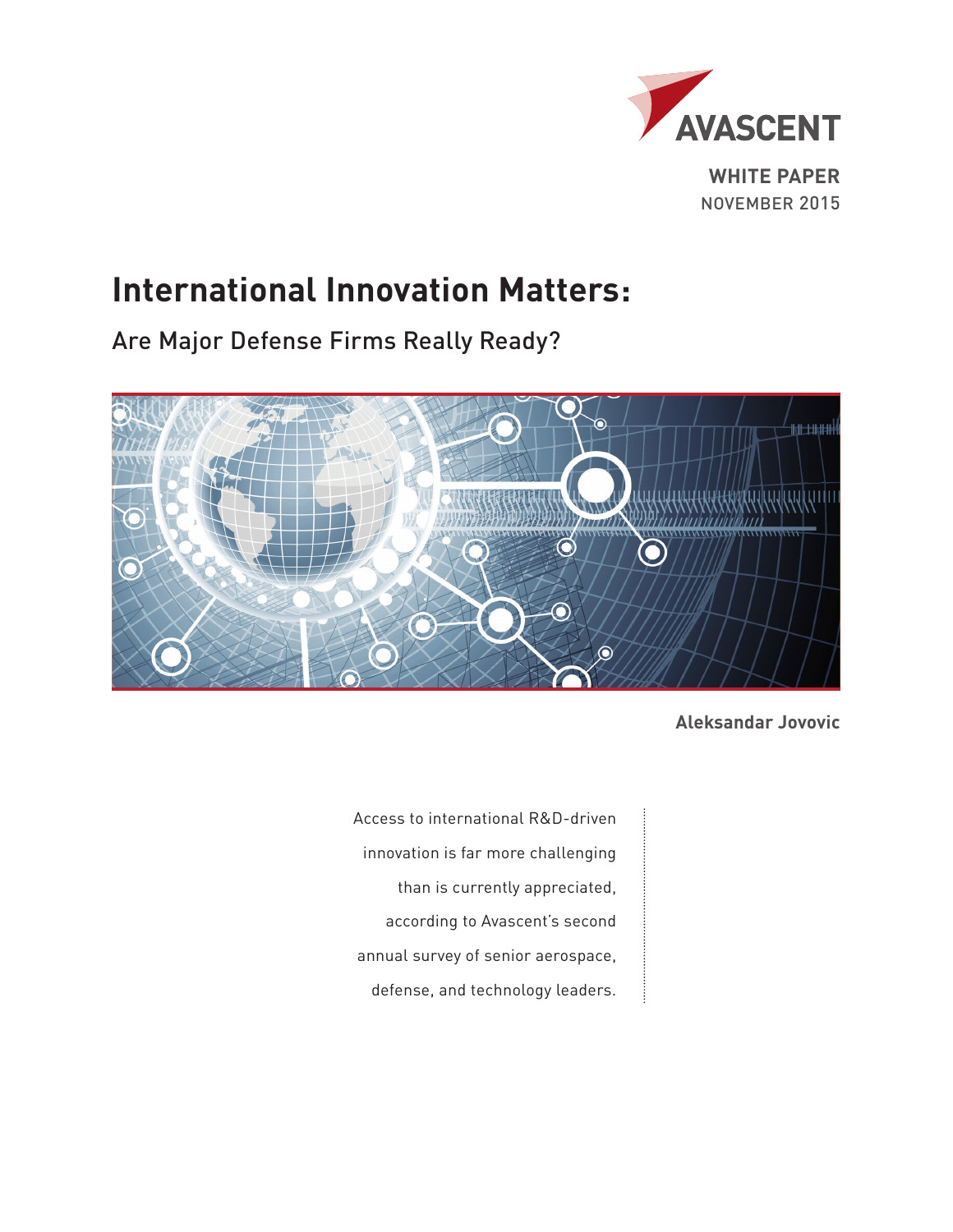

# **International Innovation Matters:**

Are Major Defense Firms Really Ready?

Middle Eastern nations operate some of the most advanced military aircraft. For decades, it was a U.S. and European fleet, but this long-time trend has been disrupted as China's *Wing Loong* UAV has reportedly made inroads in several markets. To increasingly sophisticated buyers worldwide, access to new defense technologies matters more than ever – even more than traditional alliances and legacy industry relationships. With major leaps in unmanned systems, missile defense technologies, and cyber warfare capabilities, defense buyers are looking for affordable, accessible, and highly innovative solutions.

A similar disruptive dynamic is at work within Western militaries, particularly the United States. The Department of Defense is seeking innovative defense technologies from new sources, including technology firms in Silicon Valley. This expertise is often out of reach for traditional defense companies, as are international sources of research and development-driven innovation that are fenced off for bureaucratic or security restrictions.



**Survey and Methodology**

**Avascent's 2015 survey on global innovation, R&D and aerospace and defense industry competitiveness is the firm's second exploring defense market dynamics from the perspective of senior A&D leaders from around the world. For this survey, there were over 200 respondents presented with 23 open-ended questions. Participation was global, led by U.S. executives.**

While the Pentagon is never going to buy Chinese technology, it seeks to disrupt status quo approaches to defense technology development, aiming to quickly acquire new and better systems and for less. Joint development programs, such as U.S.-Japanese co-investment in missile defense, may become increasingly common and led by the Aerospace & Defense (A&D) industry rather than government-to-government initiatives.

But the process of sourcing and supporting R&D innovation abroad will likely remain inconsistent for the foreseeable future. Some 55% of surveyed A&D executives say their firms are not ready to take advantage of international R&D-driven innovation. At the same time, 93% of executives surveyed in 2014 indicated that international markets will become increasingly important. This combination of the growing importance of international markets with a lack of readiness to integrate foreign R&D-driven innovation suggests defense firms may be unwilling to fund less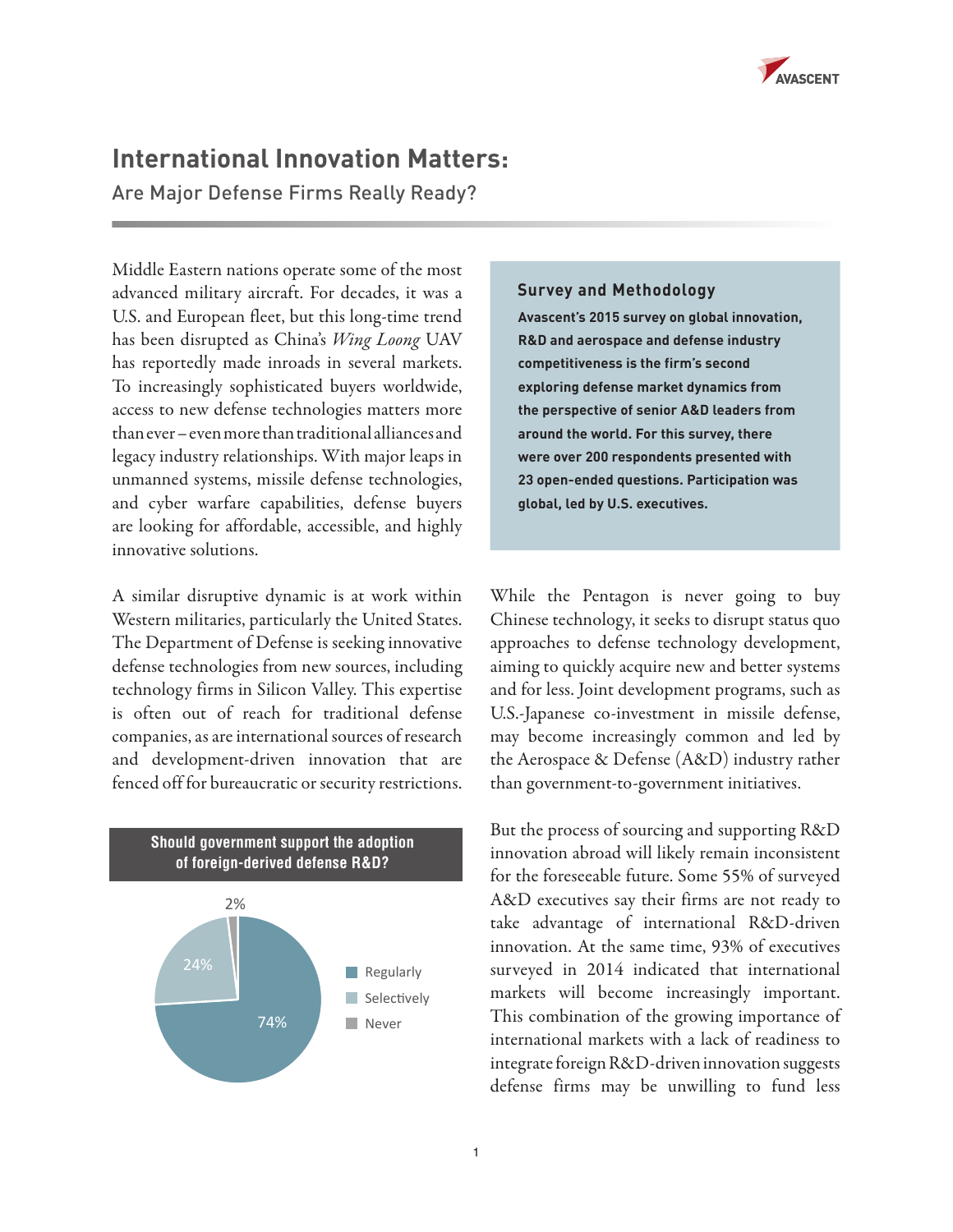

predictable research and development programs or unable to access many of the innovative offerings sought by their home governments as well as desirable customers in the Middle East, Asia-Pacific, and elsewhere.

## Sources of International Innovation vs. Competition

The Avascent survey reflects a recognition within the industry that R&D-driven innovation is vital for maintaining military parity/superiority relative to rivals. Despite a clear concern that their firms are not ready to take advantage of international innovation, more than half of survey respondents see international innovation as having a major or perhaps even disruptive impact on three key market segments: unmanned systems, electronic warfare and C4ISR.

When it comes to international sources of innovation as measured by country, the U.S. emerges as the most innovative, followed by the



# **Such blind spots in identifying new sources of innovation could lead to an executive bias toward the familiar.**

United Kingdom, Germany, France, Canada and Japan. Following this roster of Western nations was China and then Russia. These findings raise the question of whether it is easier to recognize innovation in familiar and accessible programs and partners, rather than those in non-aligned or rival nations. Such blind spots in identifying new sources of innovation could lead to an executive bias toward the familiar.

Avascent's previous A&D survey, conducted in 2014, revealed a growing awareness of real competition from new entrants in areas such as unmanned vehicles, electronic warfare and ISR systems. Simply put, there are more competitors in more markets, a trend driving industry's desire for more government support to win international business. The 2014 survey highlighted the emergence of South Korea, Turkey, Brazil and others, who stood out as sources of competition in key market segments. It was no surprise that these same countries featured in this year's survey, which focused on sources of high-tech R&Ddriven innovation.

When assessing emerging competitors and sources of innovation from Avascent's two aforementioned surveys, respondents suggested that relatively few countries were both consistent competitors and sources of innovation. China, however, stood out as both a competitor and a source of innovation (albeit less so than some of the traditional Western European markets). While assessing the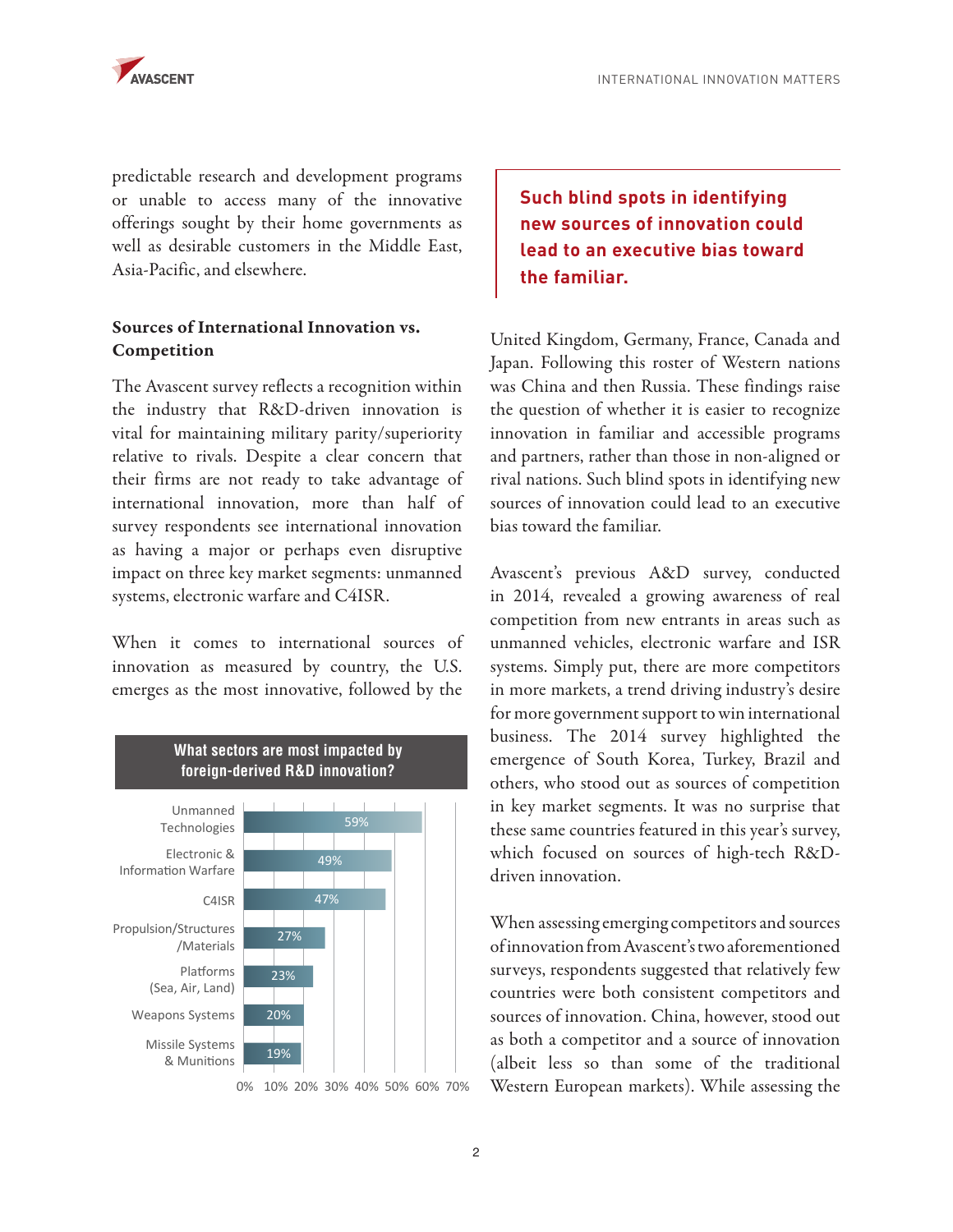

Chinese competitive landscape is anything but new for more commercially-oriented firms, it does represent a shift in mindset for defense-focused companies that have traditionally discounted China's impact on military innovation.

## Making International A&D Innovation Attainable

Faced with major barriers such as IP control and national security requirements, defense firms can still come up with successful strategies. From the survey, the analysis shows that partnerships and the development of joint offerings are the strongest avenues for firms looking to harness international innovation, followed by IP acquisition or licensing, M&A activity, and then formal joint ventures (JVs). Tellingly, organic investment is viewed as the least effective approach.

The results from questions focused on the nontraditional domestic—"commercial" in industry parlance—sources reveal a similar pattern, albeit



#### **What are the most challenging barriers to adopting foreign R&D innovation?**



fewer respondents in general support sourcing innovation from abroad than from domestic nondefense companies. Executives also indicated less appetite in relative terms for JVs and M&A activity in the international arena, reflecting the complexity—security requirements, stateownership/control, and other hurdles—of crossborder defense investment.

If many innovative international (and commercial) technologies are frequently out of reach, from a corporate or acquisitions perspective, what can be done to ensure they are accessible to industry in the near future?

While many companies may have core competencies in leading-edge technologies, it is critical to develop an *external innovation strategy* that evaluates a combination of IP, M&A, partnerships, and more formal joint ventures.

Taking Avascent's 2014 and 2015 survey results into account, as well as Avascent's experience helping corporate and government clients make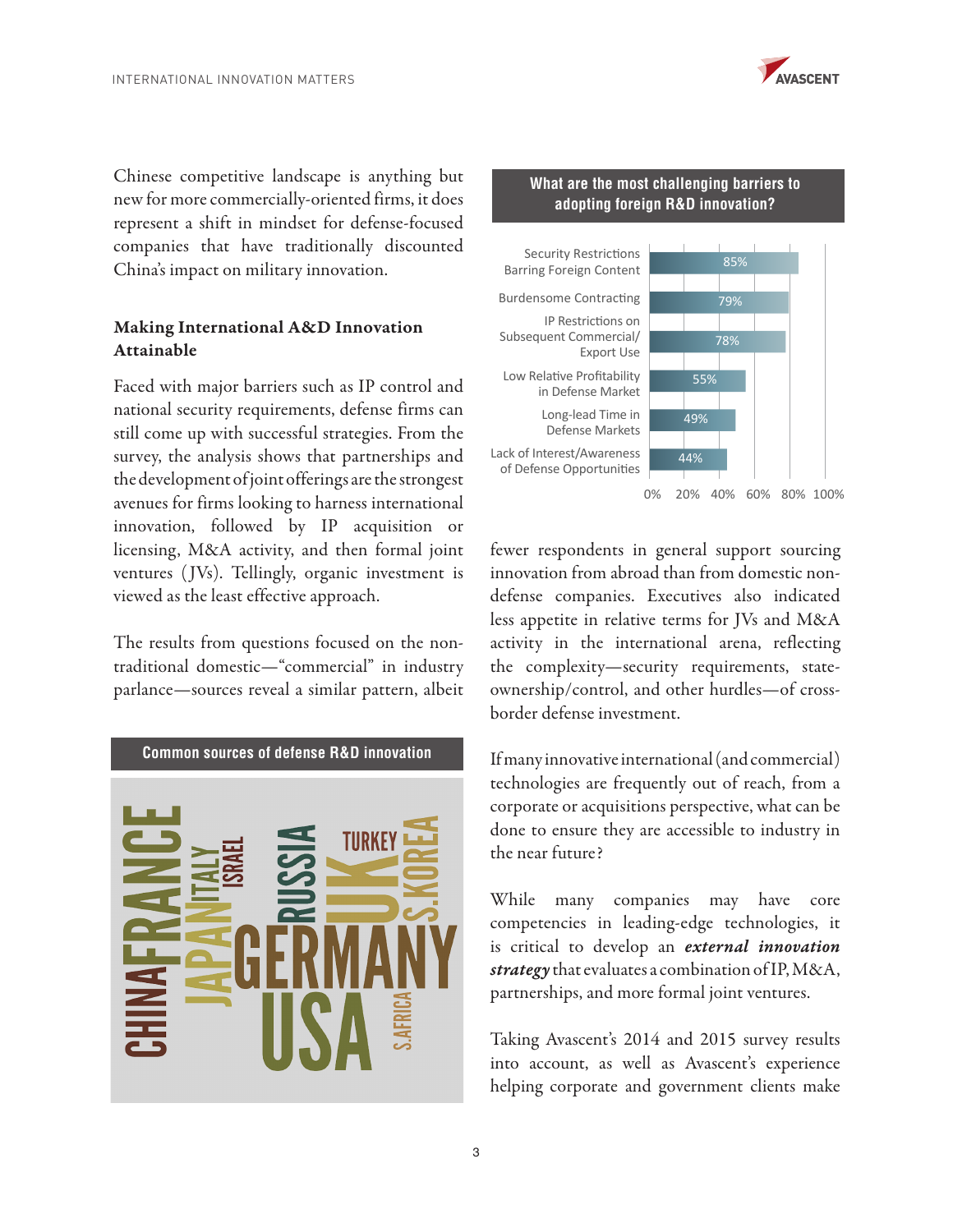

sound strategic decisions about technology investments, there are a number of steps leaders can take:

### *A&D industry:*

- Build a "Global Innovation Strategy" team that integrates capabilities in international, R&D, offsets, corporate development, legal, supply chain and communications as well as the key business areas; the team should meet at least quarterly
- Develop core competencies in external partnerships, joint ventures, IP licensing, and M&A, based on portfolio analysis; recognize that internal initiatives likely are not enough to achieve success
- Seek innovation in process, development, and manufacturing across the lifecycle, as well as technology insertion from international partners
- Review internal processes targeting "paperwork" and organizational structures that may slow or hamper successful innovation initiatives
- Develop country playbooks that focus on potential partnership opportunities, industrial participation, and competitors
- Educate potential international partners and home government end-customers about the financial and technological benefits of new innovation-sourcing strategies

#### *Defense decision-makers:*

- Support or sponsor international industry R&D investment programs in priority market areas and partner countries
- Prioritize shared development of disruptive/ innovative technologies



**What are the most common business approaches for adopting foreign R&D innovation?**

0% 5% 10% 15% 20% 25% 30% 35%

- Create industry/government task forces to assess the rising importance, scale and complexity of offsets and industrial participation
- Advocate for allied R&D role in developing the U.S. "Third Offset" strategy

#### Looking Over the Horizon

When considering international sources of defense innovation, one of the biggest challenges is not technological but cultural: defense industry leaders must open the innovation aperture to focus on more than end products, such as a missile or command and control system. Design processes or specific applications of a technology can be even more meaningful in their ability to shape a company's overall approach to pushing technological boundaries, rather than growing a single market segment.

This is an era when innovation matters to all governments. If the defense industry is to satisfy this appetite, then companies must be willing and able—to pursue and employ international sources of innovation.